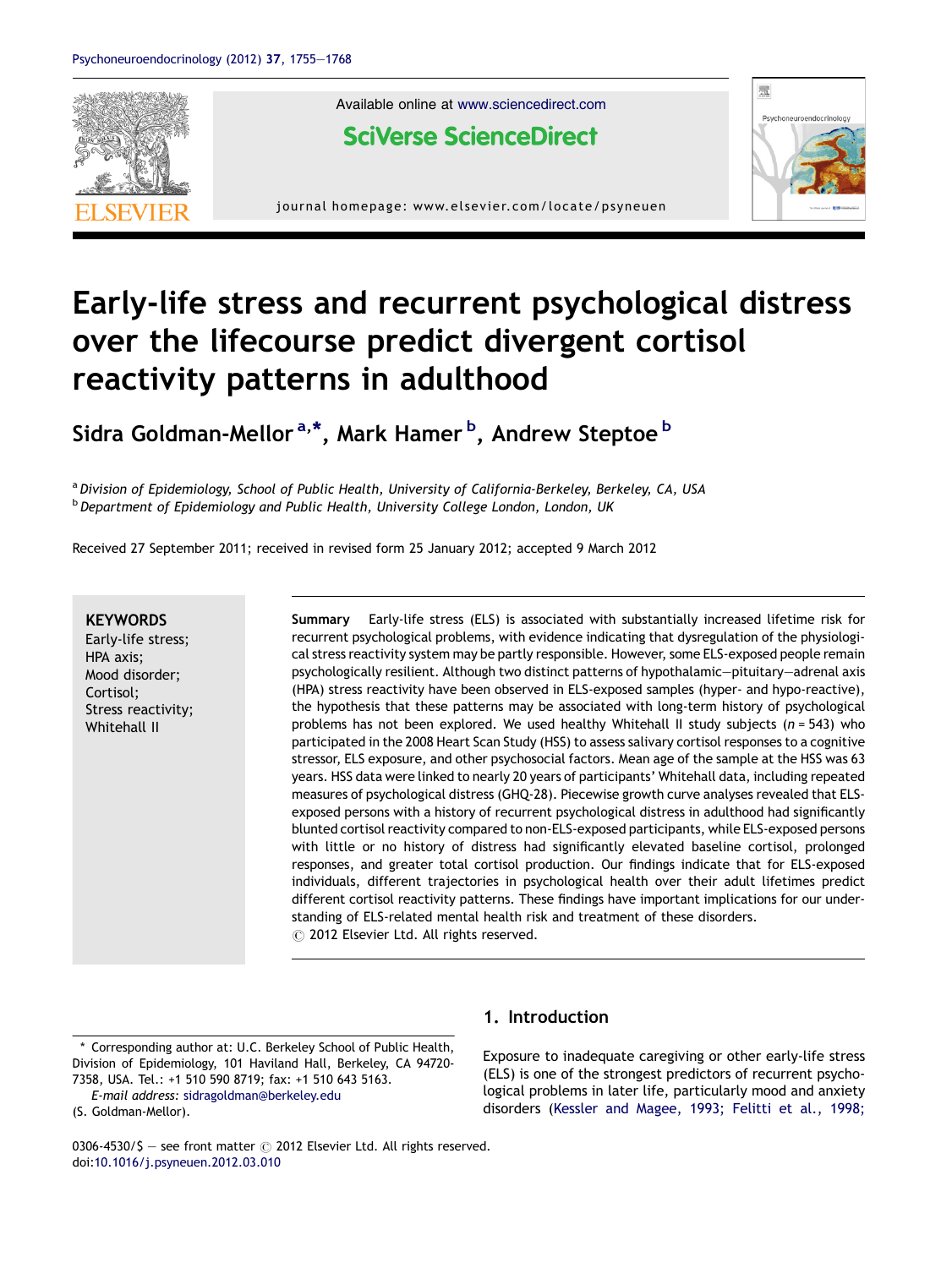[Widom](#page--1-0) et al., 2007; Scott et al., 2010). Worldwide, psychological disorders and ELS experiences are both highly prevalent([Menard](#page--1-0) et al., 2004; Cohen et al., 2006; Kessler et al., 2007; [Danese](#page--1-0) et al., 2009), and some estimates suggest that more than 50% of depression and nearly 60% of suicide attempts may be attributable to ELS, particularly among women [\(Felitti](#page--1-0) and Anda, 2009). ELS-associated psychological disorders are also more likely to be early-onset, comparatively severe, and highly recurrent (Kessler and [Magee,](#page--1-0) 1993; [Gilman](#page--1-0) et al., 2003; Heim et al., 2004; Widom et al., [2007](#page--1-0)). However, many ELS-exposed people remain psychologically resilient throughout their lives, never experiencing the disorders otherwise common in this group [\(Silk](#page--1-0) et al., [2007](#page--1-0)). We need to identify mechanisms through which such divergent outcomes emerge.

Theoretical and empirical research based on the developmental programming paradigm indicates that suboptimal early-life environments can encode vulnerability to later-life psychological impairment through permanent alterations of organ systems and functioning (Hales and [Barker,](#page--1-0) 2001; [Raikkonen](#page--1-0) and Pesonen, 2009). Alterations in the physiological systems that regulate individuals' reactivity to stress particularly the hypothalamic—pituitary—adrenal (HPA) axis and its end-product, glucocorticoids  $-$  appear to play an especially important role (Lupien et al., 2000; [McEwen,](#page--1-0) 2000; van [Harmelen](#page--1-0) et al., 2010), although many biological processes are implicated ([Kiecolt-Glaser](#page--1-0) et al., 2011; Gunnar and Quevedo, 2007; Eisenberg et al., 2010; [Jackowski](#page--1-0) et al., 2011; Pechtel and [Pizzagalli,](#page--1-0) 2011). Atypical glucocorticoid stress responses have been extensively documented in persons with mood and anxiety disorders (e.g., [Burke](#page--1-0) et al., [2005a,b;](#page--1-0) Yehuda, 2009; de Rooij et al., 2010). A range of studies examining ELS-exposed individuals have also consistently reported significant alterations in cortisol reactivity when compared to non-ELS-exposed controls ([Heim](#page--1-0) et al., 2000, 2002, 2008; [Girdler](#page--1-0) et al., 2003; Taylor et al., 2004; [Carpenter](#page--1-0) et al., 2007, 2009; Elzinga et al., 2008; Gordis et al., 2008; Rao et al., 2008; [MacMillan](#page--1-0) et al., 2009; Engert et al., [2010\)](#page--1-0).

Theoretical research indicates that two (or more) different patterns of atypical HPA axis reactivity  $-$  in particular. blunted or heightened responses  $-$  may be encoded in the aftermath of ELS (McEwen and [Seeman,](#page--1-0) 1999; Boyce and [Ellis,](#page--1-0) 2005). These different stress-response patterns may, in turn, promote differential susceptibility to lifetime psychological disorder [\(Carpenter](#page--1-0) et al., 2007; Miller et al., 2007; [Gunnar](#page--1-0) et al., 2009). Therefore, distinct cortisol reactivity patterns may be one of the mechanisms underlying the divergent long-term mental health outcomes observed in ELS-exposed populations.

Research in this field has mostly been characterized by small cross-sectional samples, with participants' long-term histories of psychological problems generally left unexamined. These samples are usually restricted such that participants are either currently psychologically healthy or have a current mood disorder; in both situations, depression symptoms are treated as a statistical confounder. In this literature, blunted cortisol reactivity has been reported in ELSexposed but currently psychologically healthy adults and adolescents [\(Girdler](#page--1-0) et al., 2003; Taylor et al., 2004; Carpenter et al., 2007, 2009; [Elzinga](#page--1-0) et al., 2008; Gordis et al., 2008; [MacMillan](#page--1-0) et al., 2009; Engert et al., 2010), while those with a history of ELS and current major depression have exhibited exaggerated cortisol responses to stress [\(Heim](#page--1-0) et al., [2008;](#page--1-0) Rao et al., 2008).

Two cross-sectional studies have examined cortisol reactivity among ELS-exposed persons with different levels of current psychological disorder (Heim et al., 2000; [Harkness](#page--1-0) et al., [2011\)](#page--1-0). In the first study, adult women with a history of childhood abuse and current major depression exhibited significantly higher cortisol responses compared to abused women without current depression, as well as compared to non-abused women with current depression and non-abused, non-depressed control women ([Heim](#page--1-0) et al., 2000). In the second study, the opposite effect was found: adolescents with a history of childhood maltreatment and current moderate-to-severe depression exhibited blunted cortisol stress responses, while those with a history of maltreatment but only minimal (or no) current depression symptoms exhibited higher and more prolonged cortisol responses ([Harkness](#page--1-0) et al., [2011\)](#page--1-0).

The explanation for these conflicting results is not clear. However, the design of previous studies may have resulted in the misclassification of study participants with respect to their long-term vulnerability to psychological disorder. High levels of depression symptoms among ELS-exposed participants are often reported even in studies where they are required to be free of psychiatric disorder. Additionally, age of onset for mood disorders is typically between 20 and 30 years in ELS-exposed persons [\(Kessler](#page--1-0) et al., 1997; Widom et al., [2007](#page--1-0)), but many of these studies used adolescent (<18 years) (Gordis et al., 2008; Rao et al., 2008; [MacMillan](#page--1-0) et al., 2009; [Harkness](#page--1-0) et al., 2011) or young adult  $(<$ 30 years) ([Elzinga](#page--1-0) et al., 2008; Engert et al., 2010) samples, leaving their participants' future lifetime psychological vulnerability unclear. Although examining the relationship between earlylife stress and cortisol reactivity in young populations has many advantages, including the ability to assess cortisol functioning in those with early-onset psychological disorder at a crucial period of development, investigations in older populations that can incorporate measures of their longterm, recurrent psychological disorder are also needed.

Functioning of the HPA axis is known to change over the lifecourse, although evidence regarding the impact of age on cortisol reactivity is conflicting. In a review, [Kudielka](#page--1-0) et al. [\(2009\)](#page--1-0) reported no significant differences between younger and older adults' cortisol responses to psychosocial stress challenges, but other studies have reported comparatively heightened cortisol responses among older adults (e.g., Almela et al., 2011; [Carpenter](#page--1-0) et al., 2009; Otte et al., [2005](#page--1-0)). No studies have examined the impact of early-life stress and recurrent psychological distress on cortisol reactivity among older adults.

We used data collected as part of an ancillary study to the ongoing Whitehall II cohort to examine the joint relationships of ELS exposure, psychological history, and cortisol reactivity among a group of older adults for whom long-term recurrence of psychological distress symptoms could be established. We hypothesized that cortisol reactivity patterns observed in the ELS-exposed adults would differ from those observed in non-ELS-exposed adults, but that the patterns would be differential according to psychological history: namely, that the non-ELS-exposed participants would exhibit a median response, while ELS-exposed adults without a history of